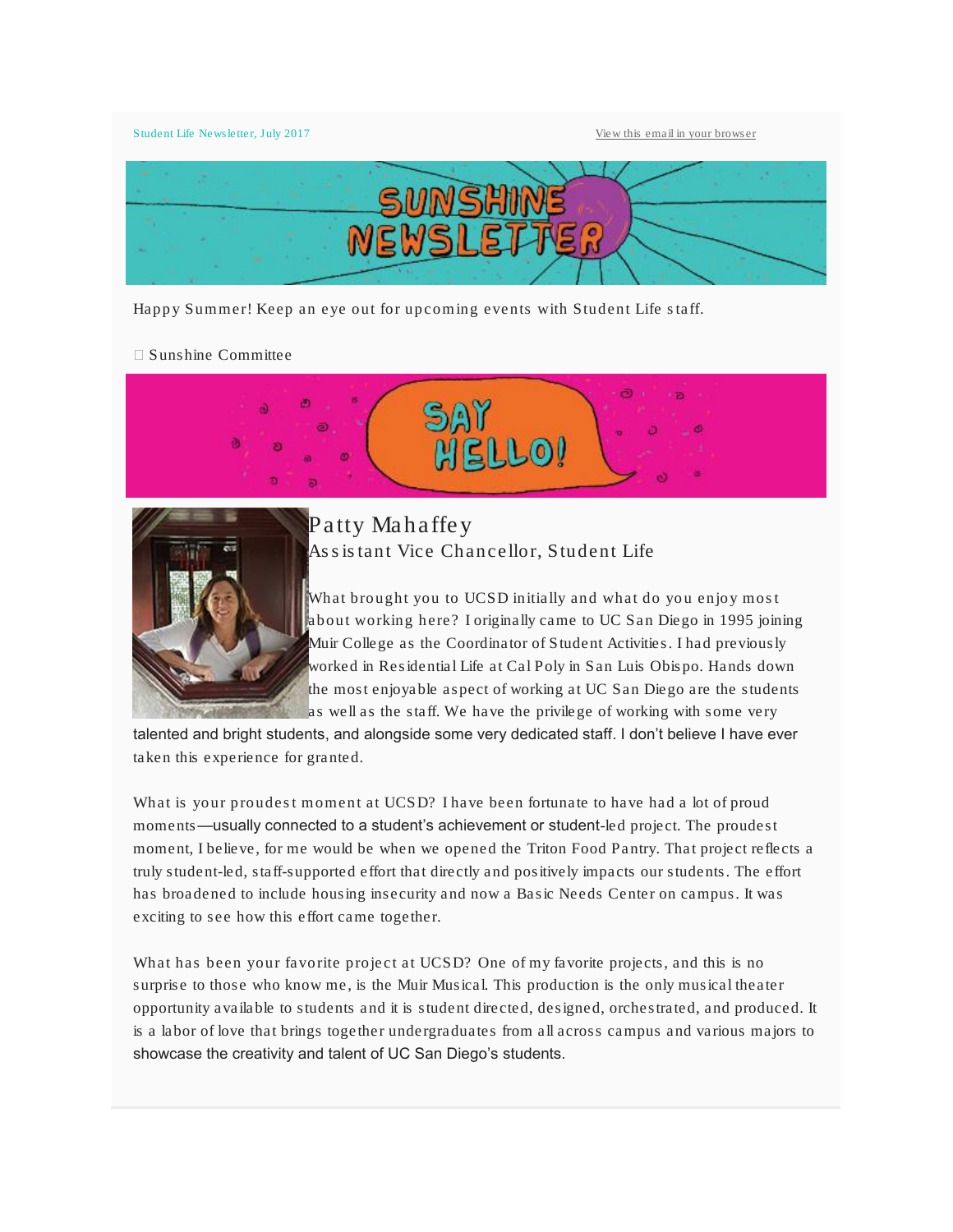What are you looking forward to the most about Student Life? First, I appreciated all the notes the Sunshine Committee collected from the various areas of Student Life. I read all of them, though not in one sitting. I am excited to be joining this team and learning about the traditions and the culture of Student Life. The impact this cluster has on the student experience is enormous and I am excited to see how we can continue to build on such great energies. I know there will be a lot I'll be learning in the days, weeks, months ahead and I've been on this campus nearly 22 years, long enough to know there is a lot I don't know.

Do you have any interesting hobbies or activities that you enjoy? I am a big swimmer, so you'll find me at the pool most mornings with UC San Diego Masters. I also enjoy most anything outside, paddle boarding, hiking, gardening, etc.

Tell us three things most people don't know about you. Here are some random fun facts….I grew up in Illinois, was one of the first girls in my town to play on the Little League Baseball Team, and a couple of years ago I kayaked alongside a swimmer in the middle of the night from Catalina to Long Beach!



#### ArtPower

After completing the 16-17 season, ArtPower's new season went live on June 11. The season was kicked off with an announcement in the *[Union Tribune](http://www.sandiegouniontribune.com/entertainment/music/sd-et-music-art-power-20170606-story.html)*. We are thrilled that the paper drove home the message that ArtPower is about student audiences as much as it about the public. Be sure and check out the season—subscriptions went on sale on June 12 and individual tickets go on sale July 17. Don't forget staff get a 15% discount, so be certain to use it to see world-renowned artists like multiple Grammy Award winner La Santa Cecilia, the always hilarious David Sedaris, or the sublime Academy of St. Martin in the Fields Chamber Ensemble, or try something new like a slice of American Routes from Liz Vice, Ranky Tanky, or the New Breed Brass Band.

# Associated Students

Associated Students wrapped up the year with some great finals week programming. AS hosted it's quarterly Triton Dine, serving a late night meal to over 1200 students! While SPACES hosted all night study jams though out the week, providing a space for students to study (and eat) in community. As we head in to summer, we're looking forward to SPACES Summer Summit, AS Staff Retreat, Strategic Planning, hiring a new full time graphic artist, hosting the System-wide Student Government Directors Summit and the more!

# Student Life Business Office

The Student Life Business Office has been busy preparing for fiscal year-end close. We're looking